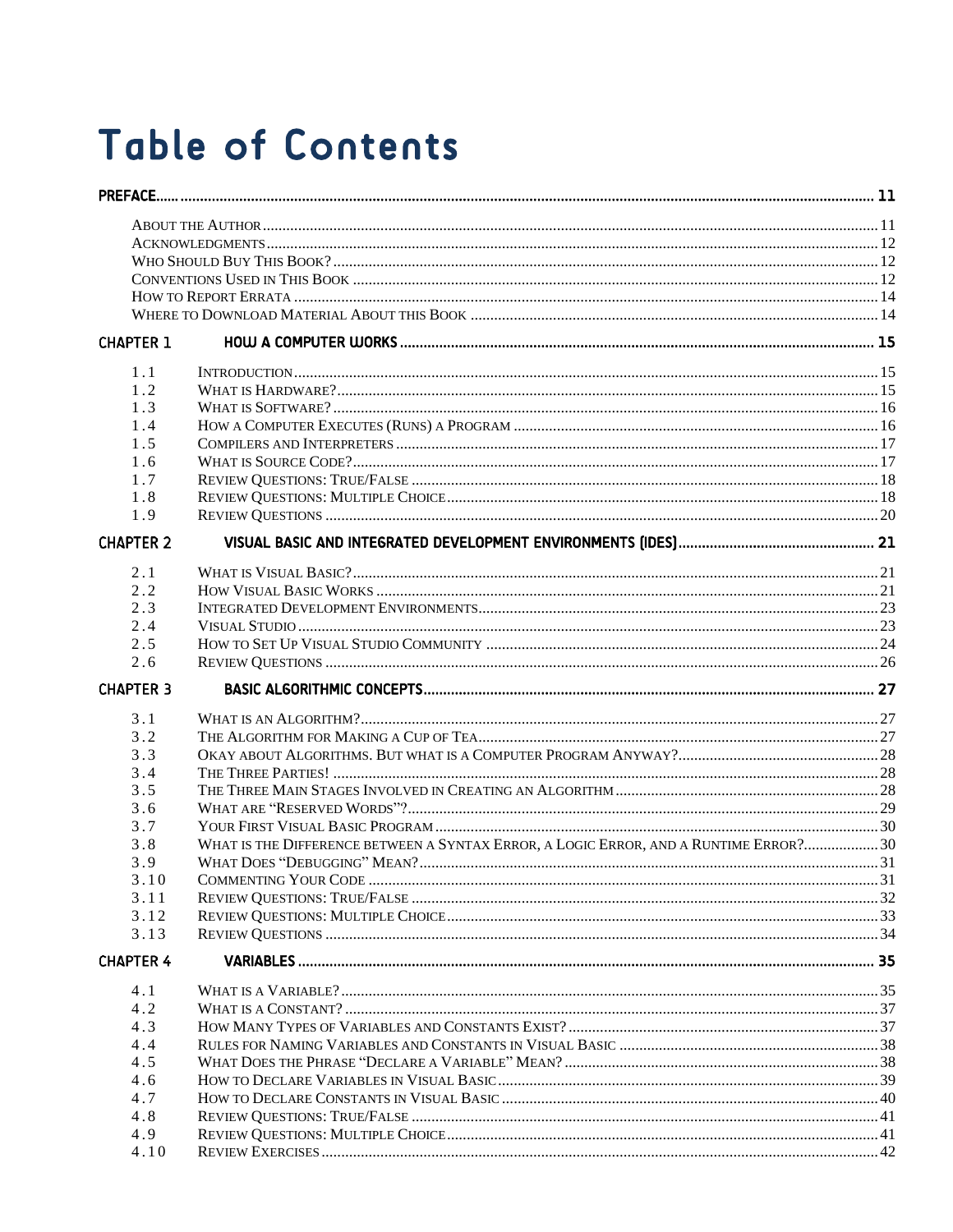| 4.11              |                 |  |
|-------------------|-----------------|--|
| <b>CHAPTER 5</b>  |                 |  |
| 5.1               |                 |  |
| 5.2               |                 |  |
| 5.3               |                 |  |
| 5.4               |                 |  |
| 5.5               |                 |  |
| 5.6               |                 |  |
| <b>CHAPTER 6</b>  |                 |  |
| 6.1               |                 |  |
| 6.2               |                 |  |
| 6.3               |                 |  |
| 6.4               |                 |  |
|                   | Exercise 6.4.1  |  |
|                   | Exercise 6.4.2  |  |
| 6.5               |                 |  |
|                   | Exercise 6.5.1  |  |
| 6.6               |                 |  |
| 6.7               |                 |  |
| 6.8<br>6.9        |                 |  |
|                   |                 |  |
| <b>CHAPTER 7</b>  |                 |  |
| 7.1               |                 |  |
| 7.2               |                 |  |
| <b>CHAPTER 8</b>  |                 |  |
| 8.1               |                 |  |
|                   | Exercise 8.1.1  |  |
|                   | Exercise 8.1.2  |  |
|                   | Exercise 8.1.3  |  |
| 8.2               |                 |  |
| 8.3               |                 |  |
| <b>CHAPTER 9</b>  |                 |  |
| 9.1               |                 |  |
| 9.2               |                 |  |
| 9.3               |                 |  |
| 9.4               |                 |  |
| 9.5               |                 |  |
| <b>CHAPTER 10</b> |                 |  |
| 10.1              |                 |  |
| 10.2              |                 |  |
| 10.3              |                 |  |
|                   | Exercise 10.3.1 |  |
|                   | Exercise 10.3.2 |  |
|                   | Exercise 10.3.3 |  |
|                   | Exercise 10.3.4 |  |
| 10.4              |                 |  |
| 10.5              |                 |  |
| 10.6              |                 |  |
| 10.7              |                 |  |
| <b>CHAPTER 11</b> |                 |  |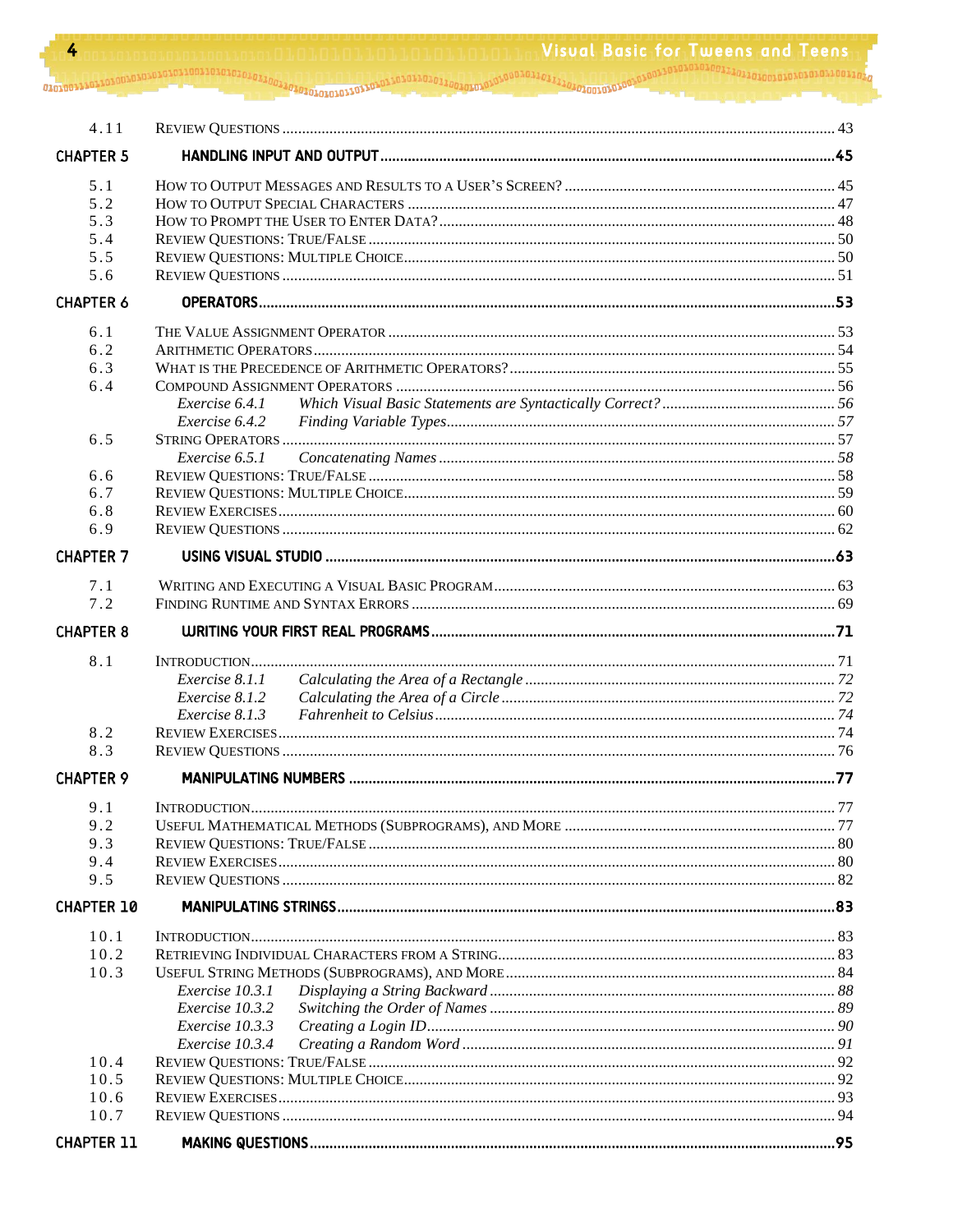| 11.1              |                                                                                        |  |
|-------------------|----------------------------------------------------------------------------------------|--|
| 11.2              |                                                                                        |  |
| 11.3              |                                                                                        |  |
|                   | Exercise 11.3.1                                                                        |  |
| 11.4              |                                                                                        |  |
| 11.5              |                                                                                        |  |
| 11.6              |                                                                                        |  |
| 11.7              | WHAT IS THE ORDER OF PRECEDENCE OF ARITHMETIC, COMPARISON, AND LOGICAL OPERATORS?  100 |  |
|                   | Exercise 11.7.1                                                                        |  |
| 11.8              |                                                                                        |  |
| 11.9              |                                                                                        |  |
| 11.10             |                                                                                        |  |
| 11.11             |                                                                                        |  |
| 11.12             |                                                                                        |  |
| <b>CHAPTER 12</b> |                                                                                        |  |
| 12.1              |                                                                                        |  |
|                   | Exercise 12.1.1                                                                        |  |
|                   | Exercise 12.1.2                                                                        |  |
|                   | Exercise 12.1.3                                                                        |  |
|                   | Exercise 12.1.4                                                                        |  |
| 12.2              |                                                                                        |  |
| 12.3              |                                                                                        |  |
| 12.4              |                                                                                        |  |
| 12.5              |                                                                                        |  |
| <b>CHAPTER 13</b> |                                                                                        |  |
| 13.1              |                                                                                        |  |
|                   | Exercise 13.1.1                                                                        |  |
|                   | Exercise 13.1.2                                                                        |  |
|                   | Exercise 13.1.3                                                                        |  |
|                   | Exercise 13.1.4                                                                        |  |
| 13.2              |                                                                                        |  |
| 13.3              |                                                                                        |  |
| 13.4              |                                                                                        |  |
|                   |                                                                                        |  |
| <b>CHAPTER 14</b> |                                                                                        |  |
| 14.1              |                                                                                        |  |
|                   | Exercise 14.1.1                                                                        |  |
|                   | Exercise 14.1.2                                                                        |  |
|                   | Exercise 14.1.3                                                                        |  |
|                   | Exercise 14.1.4                                                                        |  |
| 14.2              |                                                                                        |  |
| 14.3              |                                                                                        |  |
| <b>CHAPTER 15</b> |                                                                                        |  |
| 15.1              |                                                                                        |  |
|                   | Exercise 15.1.1                                                                        |  |
|                   | Exercise 15.1.2                                                                        |  |
|                   | Exercise 15.1.3                                                                        |  |
| 15.2              |                                                                                        |  |
| 15.3              |                                                                                        |  |
| 15.4              |                                                                                        |  |
| <b>CHAPTER 16</b> |                                                                                        |  |
| 16.1              |                                                                                        |  |
| 16.2              |                                                                                        |  |
|                   |                                                                                        |  |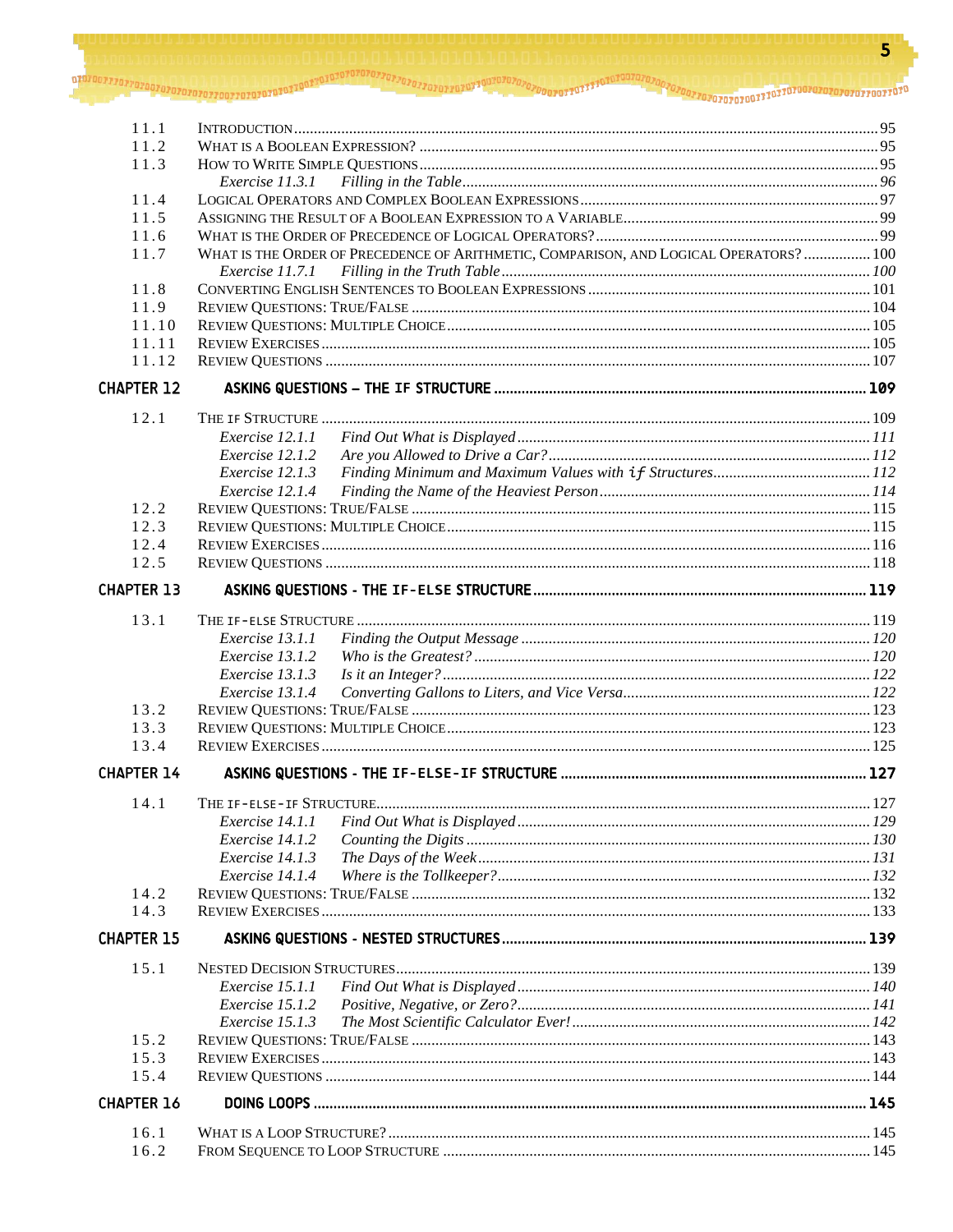$\bullet$  . The communication of the communication  $\sigma_{1,1}$  ,  $\sigma_{2,2}$  ,  $\sigma_{3,3}$  ,  $\sigma_{4,2}$  ,  $\sigma_{5,3}$  ,  $\sigma_{6,4}$  ,  $\sigma_{7,2}$  ,  $\sigma_{8,3}$  ,  $\sigma_{9,4}$  ,  $\sigma_{1,5}$  ,  $\sigma_{1,6}$  ,  $\sigma_{1,7}$  ,  $\sigma_{2,6}$  ,  $\sigma_{3,7}$  ,  $\sigma_{4,7$ 

| 16.3              |                                    |  |
|-------------------|------------------------------------|--|
| <b>CHAPTER 17</b> |                                    |  |
| 17.1              |                                    |  |
|                   | Exercise 17.1.1                    |  |
|                   | Exercise 17.1.2                    |  |
|                   | Exercise 17.1.3                    |  |
|                   | Exercise 17.1.4                    |  |
|                   | Exercise 17.1.5                    |  |
|                   | Exercise 17.1.6                    |  |
| 17.2              |                                    |  |
|                   | Exercise 17.2.1                    |  |
|                   | Exercise 17.2.2                    |  |
|                   | Exercise 17.2.3                    |  |
| 17.3              |                                    |  |
| 17.4              |                                    |  |
| 17.5              |                                    |  |
| <b>CHAPTER 18</b> |                                    |  |
| 18.1              |                                    |  |
|                   | Exercise 18.1.1                    |  |
|                   | Exercise 18.1.2                    |  |
|                   | Exercise 18.1.3                    |  |
|                   | Exercise 18.1.4                    |  |
| 18.2              |                                    |  |
| 18.3              |                                    |  |
| 18.4              |                                    |  |
| 18.5              |                                    |  |
| <b>CHAPTER 19</b> |                                    |  |
| 19.1              |                                    |  |
|                   | Exercise 19.1.1                    |  |
|                   | Exercise 19.1.2                    |  |
| 19.2              |                                    |  |
| 19.3              |                                    |  |
| 19.4              |                                    |  |
| <b>CHAPTER 20</b> |                                    |  |
| 20.1              |                                    |  |
| 20.2              |                                    |  |
| 20.3              |                                    |  |
| 20.4              |                                    |  |
| 20.5              |                                    |  |
| 20.6              |                                    |  |
| 20.7              |                                    |  |
| 20.8              |                                    |  |
| 20.9              |                                    |  |
| <b>CHAPTER 21</b> |                                    |  |
| 21.1              |                                    |  |
|                   | Exercise 21.1.1                    |  |
|                   | Exercise 21.1.2                    |  |
|                   | Exercise 21.1.3                    |  |
|                   | Exercise 21.1.4                    |  |
|                   | Exercise 21.1.5                    |  |
|                   | Exercise 21.1.6<br>Exercise 21.1.7 |  |
|                   |                                    |  |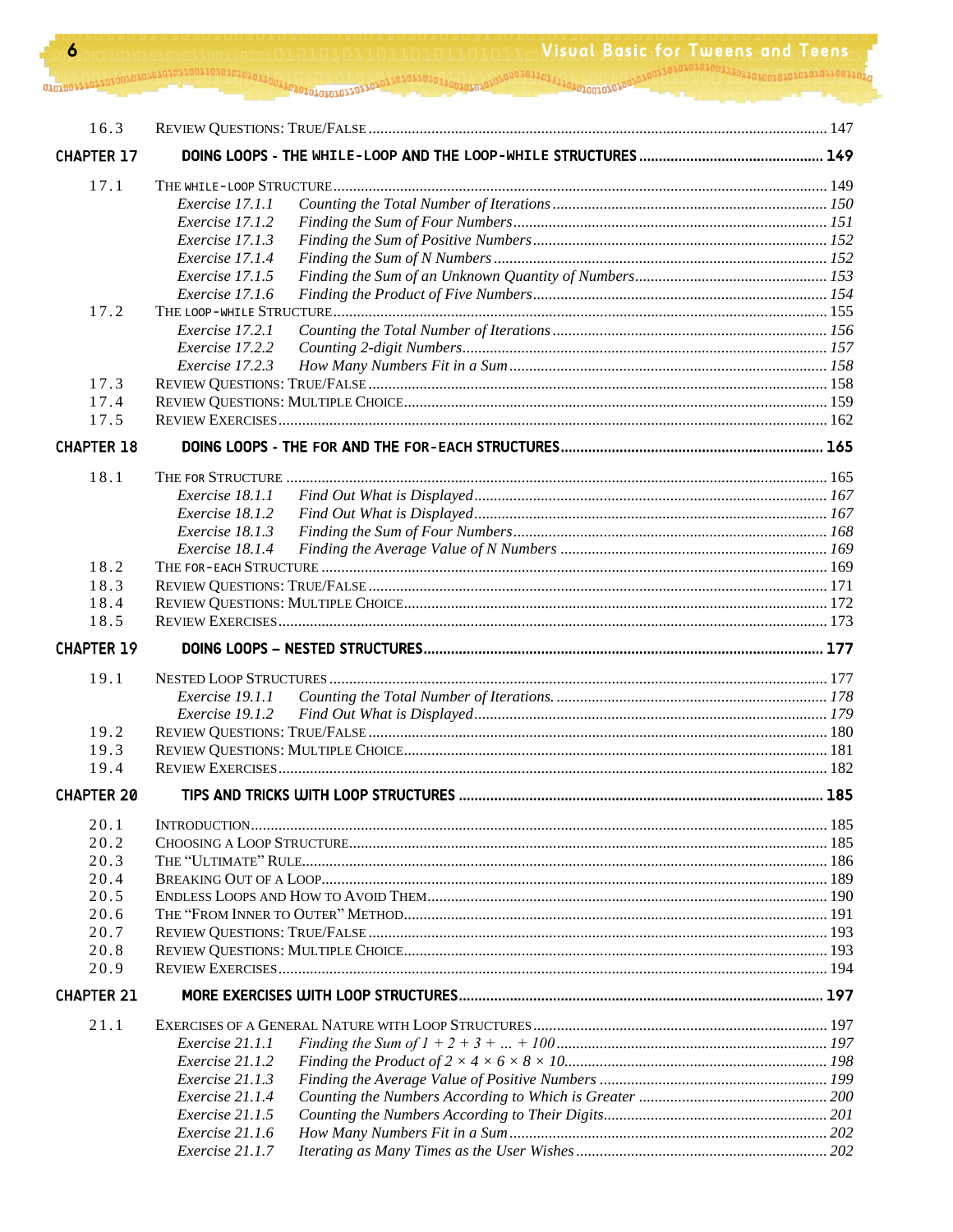|                   | Exercise 21.1.8                                |  |
|-------------------|------------------------------------------------|--|
|                   | Exercise 21.1.9                                |  |
|                   | Exercise 21.1.10                               |  |
|                   | Exercise 21.1.11                               |  |
| 21.2              |                                                |  |
| <b>CHAPTER 22</b> |                                                |  |
| 22.1              |                                                |  |
| 22.2              |                                                |  |
| 22.3              |                                                |  |
| 22.4              |                                                |  |
| 22.5              |                                                |  |
|                   | Exercise 22.5.1                                |  |
|                   | Exercise 22.5.2                                |  |
| 22.6              |                                                |  |
| 22.7              |                                                |  |
| 22.8              |                                                |  |
| 22.9              |                                                |  |
|                   | Exercise 22.9.1                                |  |
| 22.10             |                                                |  |
| 22.11             |                                                |  |
|                   | Exercise 22.11.1                               |  |
|                   | $Exercise\ 22.11.2$<br><i>Exercise</i> 22.11.3 |  |
|                   | <i>Exercise</i> 22.11.4                        |  |
|                   | Exercise 22.11.5                               |  |
|                   | Exercise $22.11.6$                             |  |
| 22.12             |                                                |  |
| <b>CHAPTER 23</b> |                                                |  |
|                   |                                                |  |
| 23.1              |                                                |  |
| 23.2              |                                                |  |
|                   | Exercise 23.2.1                                |  |
|                   | Exercise 23.2.2                                |  |
| 23.3              |                                                |  |
|                   |                                                |  |
| 23.4              |                                                |  |
|                   | Exercise 23.4.1                                |  |
|                   | Exercise 23.4.2                                |  |
| 23.5              |                                                |  |
| 23.6              |                                                |  |
|                   | Exercise 23.6.1                                |  |
| 23.7              |                                                |  |
|                   | Exercise 23.7.1                                |  |
|                   | Exercise 23.7.2                                |  |
|                   | Exercise 23.7.3                                |  |
|                   | Exercise 23.7.4                                |  |
|                   | Exercise 23.7.5                                |  |
| 23.8              |                                                |  |
| 23.9<br>23.10     |                                                |  |
|                   | Exercise 23.10.1                               |  |
| 23.11             |                                                |  |
|                   |                                                |  |
| 23.12             |                                                |  |
| 23.13             |                                                |  |
| 23.14             |                                                |  |
| 23.15             |                                                |  |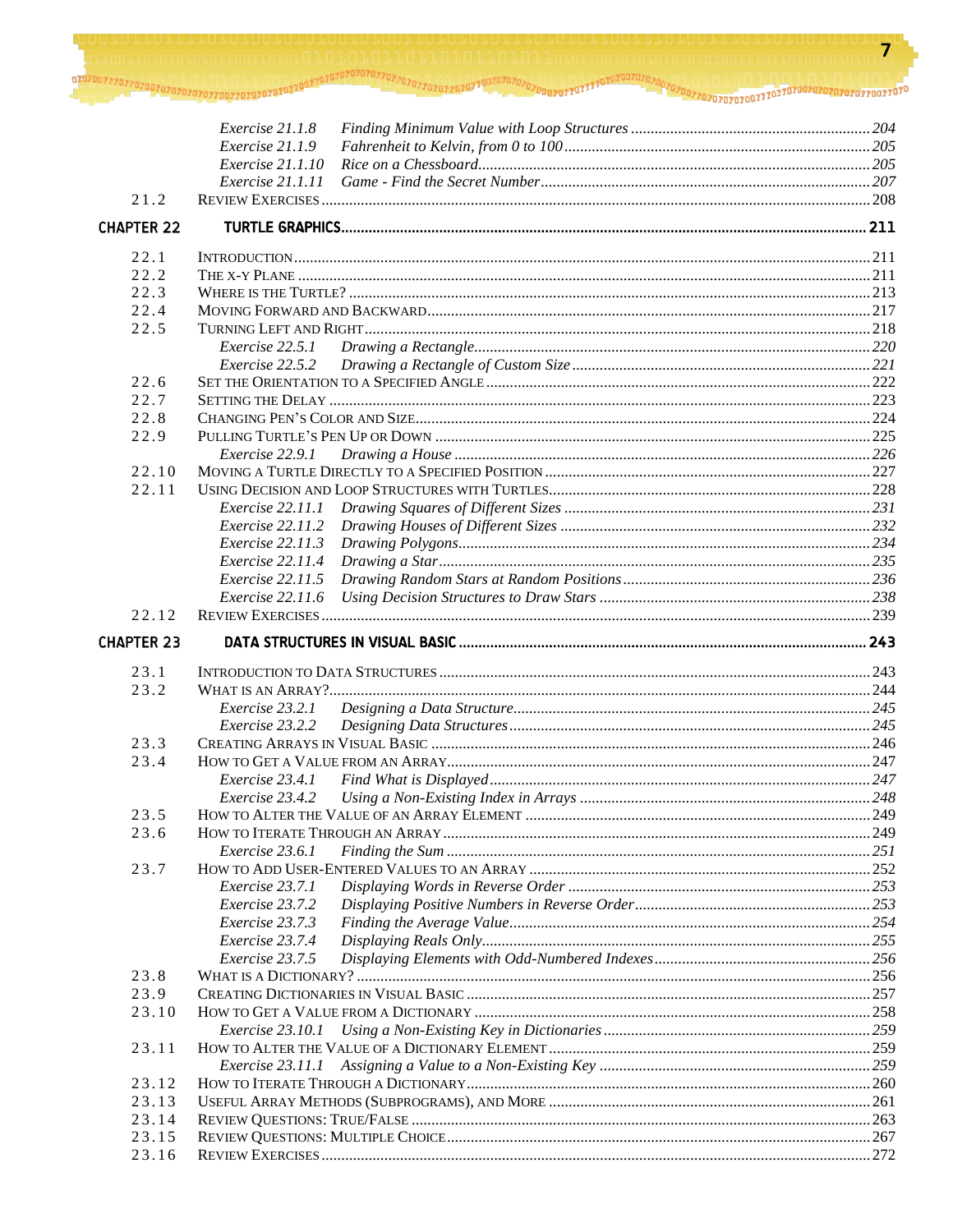| 23.17             |                                                                                                  |  |
|-------------------|--------------------------------------------------------------------------------------------------|--|
| <b>CHAPTER 24</b> |                                                                                                  |  |
| 24.1              |                                                                                                  |  |
|                   | Exercise 24.1.1                                                                                  |  |
|                   | Exercise 24.1.2                                                                                  |  |
|                   | Exercise 24.1.3                                                                                  |  |
| 24.2              |                                                                                                  |  |
|                   | Exercise 24.2.1                                                                                  |  |
|                   | Exercise 24.2.2                                                                                  |  |
| 24.3              |                                                                                                  |  |
|                   | Exercise 24.3.1                                                                                  |  |
|                   | Exercise 24.3.2                                                                                  |  |
|                   | Which Lake, in Which Country, Having Which Average Area, is the Deepest?  284<br>Exercise 24.3.3 |  |
| 24.4              | Exercise 24.3.4                                                                                  |  |
|                   | Searching in an Array That May Contain the Same Value Multiple Times  287<br>Exercise 24.4.1     |  |
|                   | Display the Last Names of All Those People Who Have the Same First Name  288<br>Exercise 24.4.2  |  |
|                   | Exercise 24.4.3                                                                                  |  |
|                   | Exercise 24.4.4                                                                                  |  |
| 24.5              |                                                                                                  |  |
| 24.6              |                                                                                                  |  |
| <b>CHAPTER 25</b> |                                                                                                  |  |
|                   |                                                                                                  |  |
| 25.1<br>25.2      |                                                                                                  |  |
| 25.3              |                                                                                                  |  |
| 25.4              |                                                                                                  |  |
| 25.5              |                                                                                                  |  |
| <b>CHAPTER 26</b> |                                                                                                  |  |
|                   |                                                                                                  |  |
| 26.1              |                                                                                                  |  |
| 26.2              |                                                                                                  |  |
| 26.3              |                                                                                                  |  |
| 26.4<br>26.5      |                                                                                                  |  |
| 26.6              |                                                                                                  |  |
| 26.7              |                                                                                                  |  |
| 26.8              |                                                                                                  |  |
| 26.9              |                                                                                                  |  |
| 26.10             |                                                                                                  |  |
| 26.11             |                                                                                                  |  |
| 26.12             |                                                                                                  |  |
| 26.13             |                                                                                                  |  |
| <b>CHAPTER 27</b> |                                                                                                  |  |
| 27.1              |                                                                                                  |  |
|                   | Exercise 27.1.1                                                                                  |  |
|                   | Calculating the Sum of Two Numbers Using Fewer Lines of Code!317<br>Exercise 27.1.2              |  |
|                   | Exercise 27.1.3                                                                                  |  |
|                   | Exercise 27.1.4                                                                                  |  |
|                   | Exercise 27.1.5                                                                                  |  |
|                   | Exercise 27.1.6                                                                                  |  |
| 27.2              |                                                                                                  |  |
| <b>CHAPTER 28</b> |                                                                                                  |  |
| 28.1              |                                                                                                  |  |